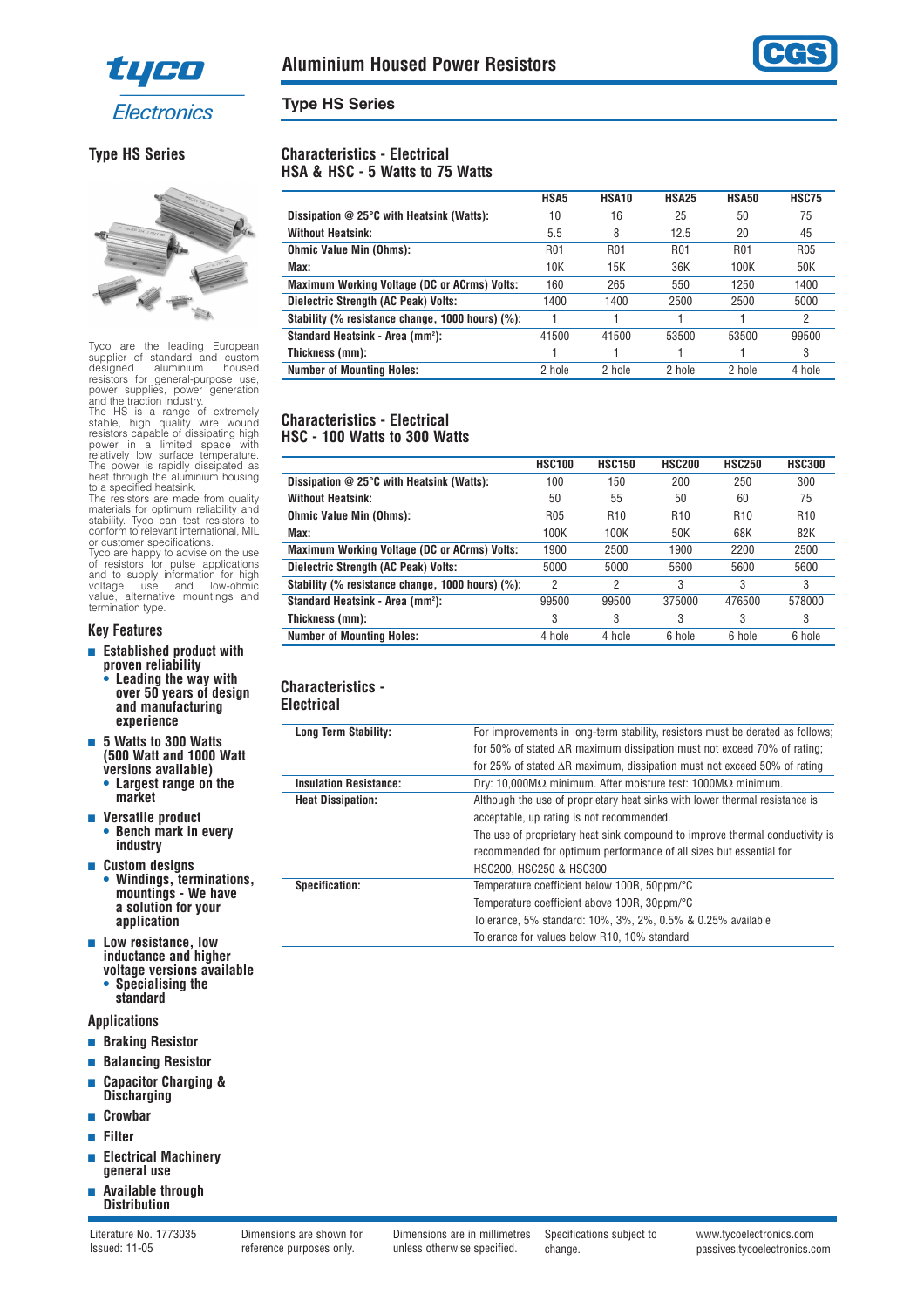



**Type HS Series**

**Product Specifications -** 



**Dimensions - HSA5 - HSA50**



**HSA5 - HSC150 HSC200 - HSC300**



**HSC75 - HSC150**



**HSC100 - 4.4mm HSC150 - 4.4mm**

**HSC200+**



**6 x Mounting Hole HSC200 - 5.3mm HSC250 - 5.3mm HSC300 - 6.5mm**



| <b>Type</b>   | $H\pm 0.3$ | J±0.3 | K±0.2 | L Max | M Max | N Max | P Max | <b>R</b> Min | T±0.5 | U Max |
|---------------|------------|-------|-------|-------|-------|-------|-------|--------------|-------|-------|
| HSA5          | 11.3       | 12.4  | 2.4   | 17.0  | 30.0  | 17.0  | 9.0   | 1.9          | 3.4   | 2.5   |
| HSA10         | 14.3       | 15.9  | 2.4   | 21.0  | 36.5  | 21.0  | 11.0  | 1.9          | 5.2   | 3.2   |
| <b>HSA25</b>  | 18.3       | 19.8  | 3.3   | 29.0  | 51.8  | 28.0  | 15.0  | 2.8          | 7.2   | 3.2   |
| <b>HSA50</b>  | 39.7       | 21.4  | 3.3   | 51.0  | 72.5  | 30.0  | 17.0  | 2.8          | 7.9   | 3.2   |
| <b>HSC75</b>  | 29.0       | 37.0  | 4.4   | 49.0  | 71.0  | 47.5  | 26.0  | 5.0          | 11.5  | 3.5   |
| <b>HSC100</b> | 35.0       | 37.0  | 4.4   | 65.5  | 87.5  | 47.5  | 26.0  | 5.0          | 11.5  | 3.5   |
| <b>HSC150</b> | 58.0       | 37.0  | 4.4   | 98.0  | 122.0 | 47.5  | 26.0  | 5.0          | 11.5  | 3.5   |
| <b>HSC200</b> | 35.0       | 57.2  | 5.3   | 90.0  | 143.0 | 73.0  | 45.0  | 5.6          | 22.2  | 6.75  |
| <b>HSC250</b> | 44.5       | 57.2  | 5.3   | 109.0 | 163.0 | 73.0  | 45.0  | 5.6          | 22.2  | 6.75  |
| <b>HSC300</b> | 52.0       | 59.0  | 6.5   | 128.0 | 180.0 | 73.0  | 45.0  | 6.0          | 22.2  | 6.75  |

Literature No. 1773035 Issued: 11-05

Dimensions are shown for reference purposes only.

Dimensions are in millimetres unless otherwise specified.

Specifications subject to change.

www.tycoelectronics.com passives.tycoelectronics.com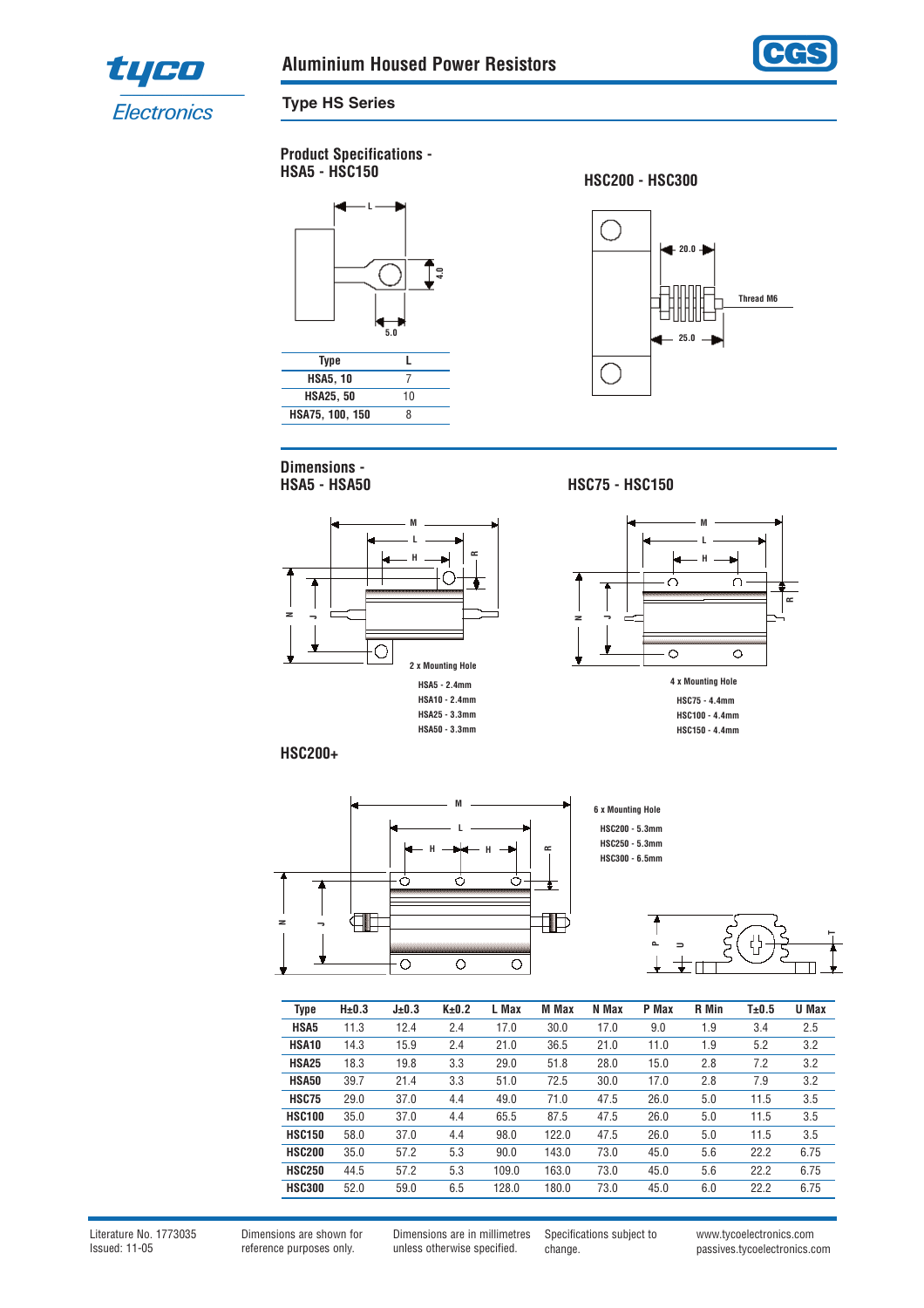



**Type HS Series**

# **Derating Curve HSA5 to HSA50**



## **Derating Curve HSC75 to HSC300**



## **Pulse Energy HSA5 to HSC75**



## **Pulse Energy HSC100 to HSC300**